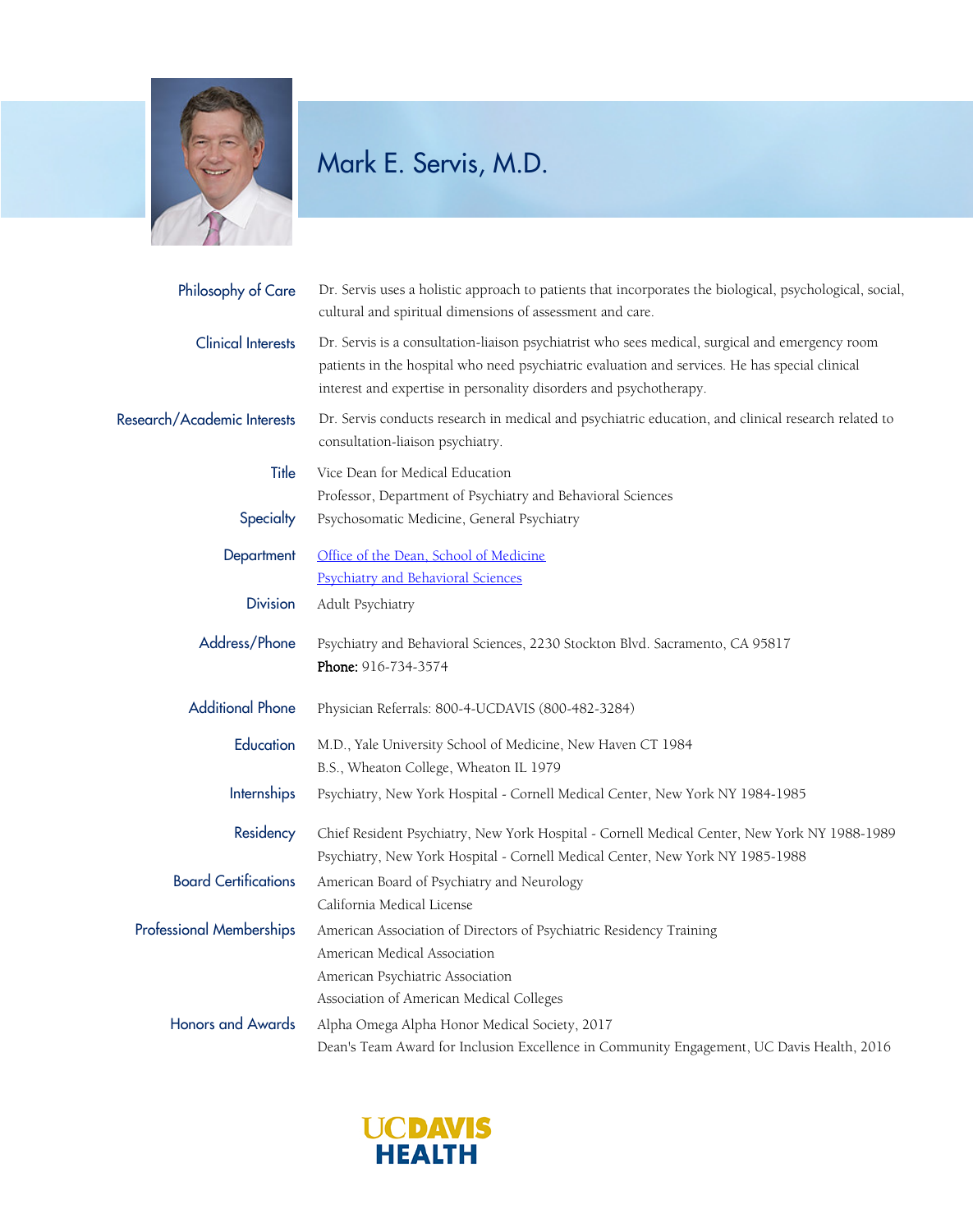

## Mark E. Servis, M.D.

President's Award, Association of Medicine and Psychiatry, 2012 Dean's Team Award for Excellence in Education, UC Davis Health, 2010 C. John Tupper Prize for Excellence in Teaching, UC Davis School of Medicine, 2009 Select Recent Publications Servis M, Fishman SM, Wallace MS, Henry SG, Ziedonis D, Ciccarone D, Knight, KR Shoptaw, S Dowling, Suchard JP, Shah S, Singh N, Cedarquist LC, Alem N, Copenhaver DJ, Westervelt M, Willis BC. Responding to the Opioid Epidemic: Educational Competencies for Pain and Substance Use Disorder from the Medical Schools of the University of California. Pain Medicine. 2021;22(1): 60-66. doi:10.1093/pm/pnaa399.

> Hilty DM, A. Crawford A, Teshima J, Nasatir-Hilty SE, Luo J, Chisler LSM, Gutierrez Hilty YSM, Servis ME, Godbout R, Lim RF, but Lu FG. Mobile health and cultural competencies as a foundation for telehealth care: Scoping review. J Tech Behav Sci. 2020 Nov. doi:10.1007/s41347- 020-00180-5.

Servis M. UC Davis School of Medicine: a snapshot of medical student education in the United States and Canada: reports from 145 schools. Academic Medicine. 2020;95(9):S54-56.

Keepers GA, Fochtmann LJ, Anzia JM, Benjamin S, Lyness JM, Mojtabai R, Servis M, Walaszek A, Buckley P, Lenzenweger MF, Young AS, Degenhardt A, Hong SH; (Systematic Review). The American Psychiatric Association Practice Guideline for the Treatment of Patients With Schizophrenia. Am J Psychiatry. 2020 Sep 1;177(9):868-872. doi:10.1176/appi.ajp.2020.177901. PMID:32867516.

Cheng MY, Neves SL, Rainwater J, Wang JZ, Davari P, Maverakis E, Rea M, Servis M, Nuovo J, Fazel N. Exploration of Mistreatment and Burnout Among Resident Physicians: a Cross-Specialty Observational Study. Med Sci Educ. 2020 Jan 7;30(1):315-321. doi:10.1007/s40670-019-00905-z. PMID:34457673.

Bhe ES, Servis ME. Psychotherapist Perspectives on Resident Wellness. J Grad Med Educ. 2018 Oct;10(5):494-496. doi:10.4300/JGME-D-18-00131.1. PMID:30377479.